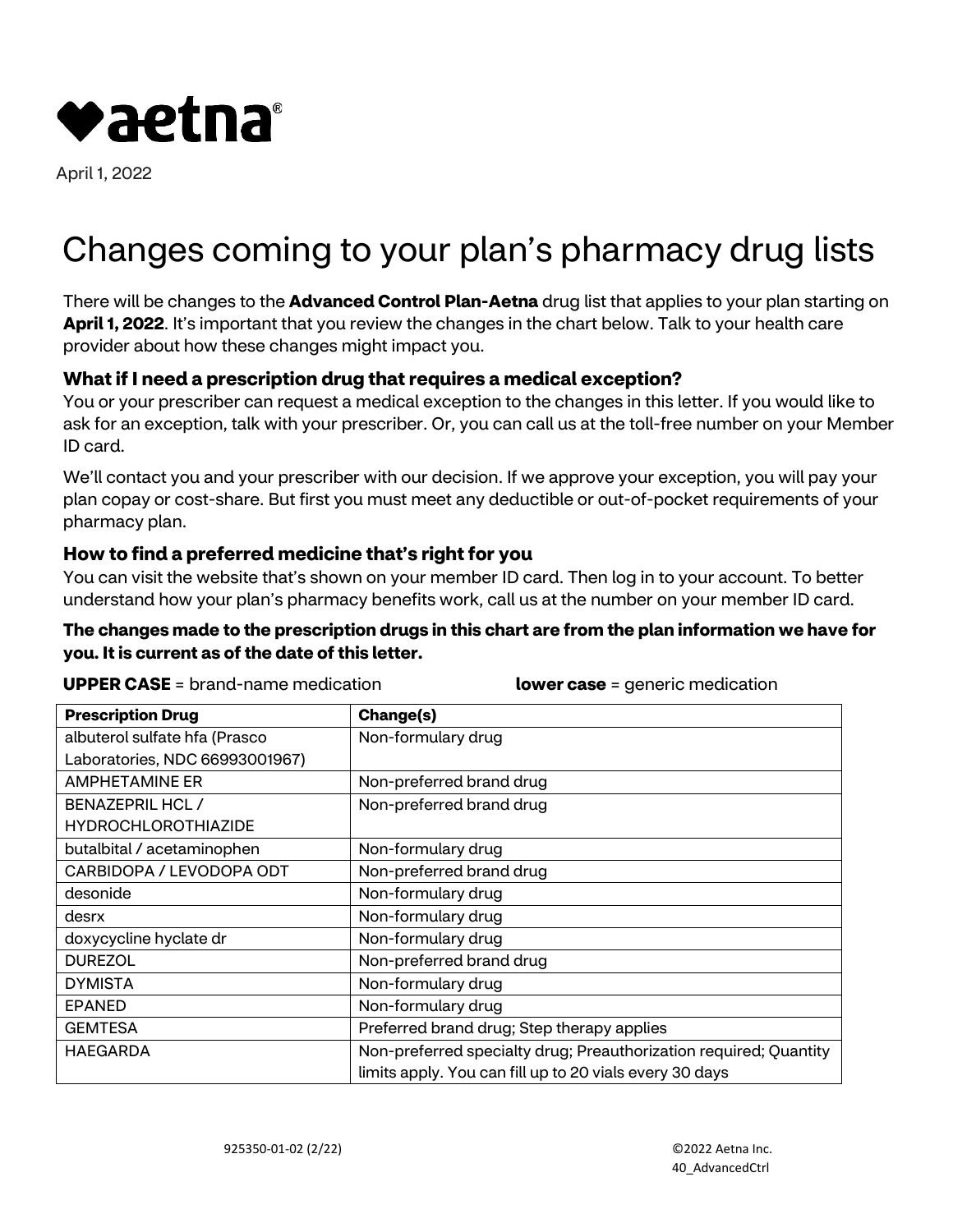| <b>Prescription Drug</b>            | Change(s)                          |
|-------------------------------------|------------------------------------|
| <b>LYSODREN</b>                     | Preferred specialty drug           |
| <b>METHYLDOPA</b>                   | Non-preferred brand drug           |
| <b>MYRBETRIQ</b>                    | Non-formulary drug                 |
| <b>NEVIRAPINE</b>                   | Non-preferred brand drug           |
| <b>NUEDEXTA</b>                     | Non-formulary drug                 |
| <b>OCTREOTIDE ACETATE</b>           | Not covered under pharmacy benefit |
| prednisolone sodium phosphate       | Non-formulary drug                 |
| soloxide                            | Non-formulary drug                 |
| <b>SUTENT</b>                       | Non-preferred specialty drug       |
| <b>TRANDOLAPRIL / VERAPAMIL HCL</b> | Non-preferred brand drug           |
| ER.                                 |                                    |
| <b>TRIMETHOPRIM</b>                 | Non-preferred brand drug           |
| vanatol lq                          | Non-formulary drug                 |
| vanatol s                           | Non-formulary drug                 |
| vtol lg                             | Non-formulary drug                 |